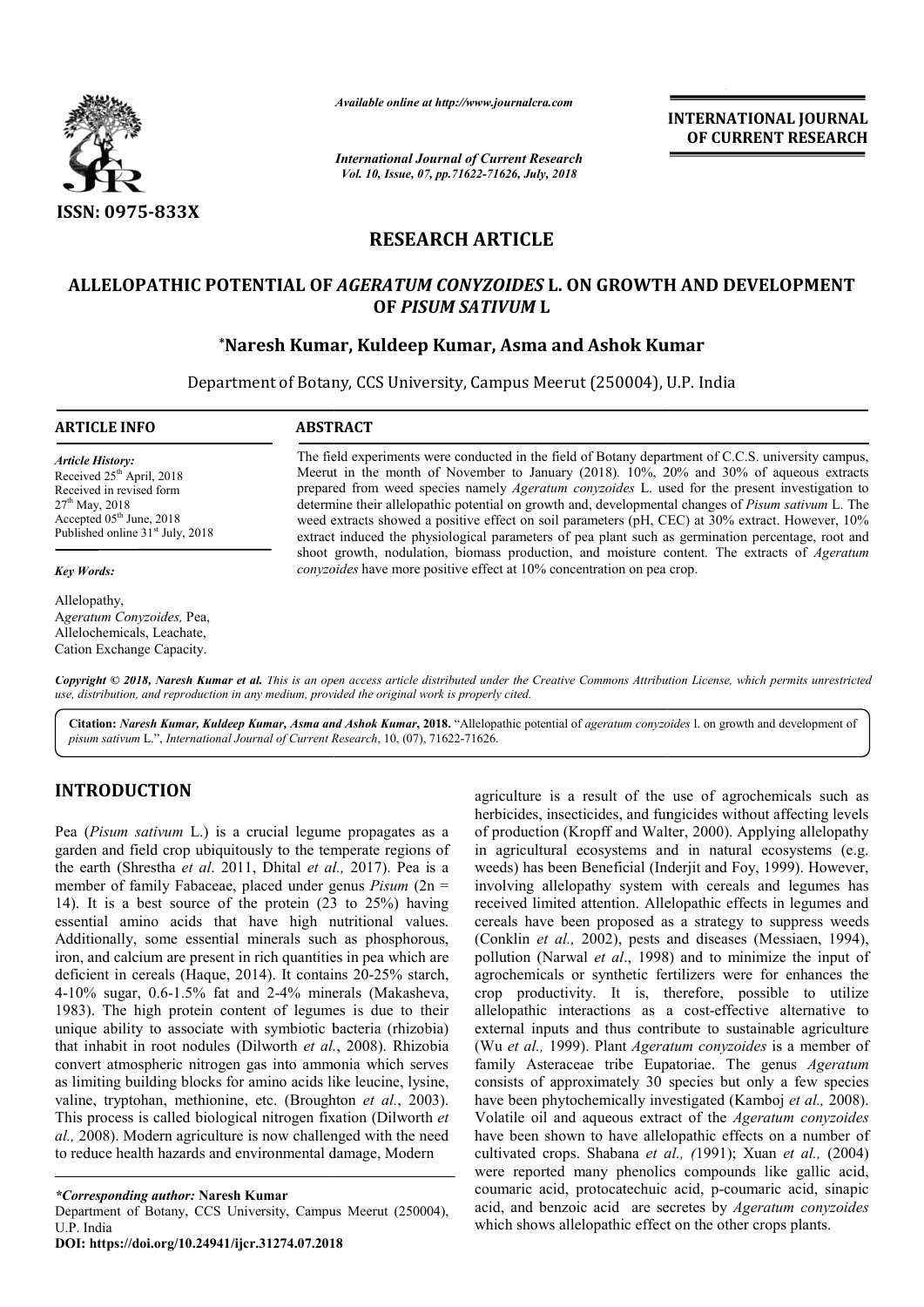Although considerable work has been done on Allelopathy, much of this work has been concentrated on legumes (Inderjit *et al.,* 1995). A more focused approach to the effect of allelochemicals on soil and physiological properties is needed. The question of whether allelochemicals leached from foliage/litter influence soil properties still remains unanswered. Little is known about what chemical properties of soil are likely to be affected by phenolic compounds (flavonoids, alkaloids, chromenes, phenolics and essential oils) released in the crop by extract/leachate treatment. Therefore, there is a need to explore and understand the allelochemicals and their effects on legumes, and their interactions with soil properties.

The major objective of the present study was to check the potential of allelochemicals obtain from aqueous extract of *Ageratum conyzoides* and their effects on some physiological parameters of *Pisum sativum* L.

## **MATERIALS AND METHODS**

The field experiment was conducted during the Rabi season in the month of November to January during 2017-2018 in department of botany C.C.S. University Campus, Meerut U.P. India.

**Preparation of stock solution of** *Ageratum conyzoides* **leachate:** For the preparation of the stock solution of *Ageratum conyzoides,* collect fully mature plants from C.C.S. University Campus, Meerut. Plants were washed in the running tap water and dried in the air at room temperature. The whole plant was cut into small pieces and weight 400 gm plant biomass. After that this biomass was soaked in 1000 ml of demineralization water. Kept it for 48 hours at room temperature with occasional shaking. The infusion was decanted and filtered with three layers of cheesecloth and Whatman No.1 filter paper. By this method, 40% stock solution was prepared. Further dilute 40% stock solution with demineralization water and prepared 0, 10, 20, and 30% extract of the *Ageratum conyzoides* solutions*.* 50 healthy seeds of pea (Pusa pargati) were sown in 4 plots of area  $1 \times 1m^2$ . Each plot was irrigated with an equal quantity of weed extracts  $(0, 10)$ . 20, and 30%) after the seed sown.

#### **Recorded data**

**pH:** pH of soil was measured by the method as adopted by Covington (2009).

**Cation exchange capacity:** CEC of soil was measured by the method of Jones (1967).

**Seed Germination Assay** by ISTA (1976):

**Moisture content**: Moisture content of the plant was measured by the method adopted by Reeb (1999).

**Nodulation and biomass production:** These parameters was measured by the method as adopted by Priti (2018)

## **RESULT AND DISSCUSSION**

**pH of soil:** However, *Ageratum conyzoides* extract treated soil pH gradually decreases from 0% to 30% (7.63, 7.51, 7.45, and 7.25 respectively) (Table 1). pH values of all treated plots with the extract of *Ageratum conyzoides* was less in comparison to control.

**Table 1. Effect of aqueous weed extracts of** *Ageratum conyzoides* **on the pH and CEC value of soil.**

| Concentration % | рH   | CFC   |
|-----------------|------|-------|
| $0\%$ extract   | 7.63 | 11.22 |
| $10\%$ extract  | 751  | 10.56 |
| $20\%$ extract  | 745  | 10.12 |
| 30% extract     | 795  | 9 24  |

**Table 2. Effect of aqueous weed extracts of** *Ageratum conyzoides* **on the germination % of** *Pisum sativum*

|                | Germination %                    |    |              |  |
|----------------|----------------------------------|----|--------------|--|
| Concentration  | 7 day after<br>14 day after sown |    | 21 day after |  |
| $\frac{0}{0}$  | sown                             |    | sown         |  |
| $0\%$ extract  | 37                               | 39 |              |  |
| $10\%$ extract | 40                               | 46 | 45           |  |
| $20\%$ extract | 30                               | 40 | 45           |  |
| $30\%$ extract | 29                               | 40 |              |  |

**Table 3. Effect of aqueous weed extracts of** *Ageratum conyzoides* **on the plant length (cm) of** *Pisum sativum*

| Concentration % | Root length | Shoot length | Total length |
|-----------------|-------------|--------------|--------------|
| $0\%$ extract   | 14.82       | 38.02        | 52.84        |
| $10\%$ extract  | 16.96       | 42.09        | 59.05        |
| 20% extract     | 15.96       | 36.00        | 51.96        |
| 30% extract     | 1578        | 36.00        | 51.78        |

**Table 4. Effect of aqueous weed extracts of** *Ageratum conyzoides* **on the nodulation parameters of** *Pisum sativum*

|                 | Nodulation parameters |               |             |  |
|-----------------|-----------------------|---------------|-------------|--|
| Concentration % | Number (no.)          | Weight $(gr)$ | Volume (ml) |  |
| $0\%$ extract   | 44                    | 0.196         | 0.686       |  |
| $10\%$ extract  | 73                    | 0.204         | 0.718       |  |
| $20\%$ extract  | 35                    | 0.196         | 0.672       |  |
| $30\%$ extract  | 34                    | 0.19          | 0.672       |  |

**Table 5. Effect of aqueous weed extracts of** *Ageratum conyzoides* **on the biomass production (gm) and moisture content (gm/ml) of**  *Pisum sativum*

|                                | Root            |               |                 | Shoot           |               |                 |
|--------------------------------|-----------------|---------------|-----------------|-----------------|---------------|-----------------|
| Concentration<br>$\frac{0}{0}$ | Fresh<br>weight | Dry<br>weight | Moisture        | Fresh<br>weight | Dry<br>weight | Moisture        |
|                                | (gm)            | (gm)          | content<br>(gm) | (gm)            | (gm)          | content<br>(gm) |
| $0\%$ extract                  | 0.517           | 0.155         | 0.362           | 5.322           | 1.065         | 4.257           |
| 10 % extract                   | 0.618           | 0.170         | 0.448           | 6.017           | 1.078         | 4.939           |
| 20% extract                    | 0.431           | 0.140         | 0.291           | 5.273           | 1.175         | 4.098           |
| 30% extract                    | 0.426           | 0.138         | 0.288           | 5.056           | 0.994         | 4.062           |

The concentration of *Ageratum conyzoides* extract increases the acidic nature of soil proportionally. It may be due to the phenolic compounds which present in *Ageratum conyzoides* extracts (Dalton *et al.,* 1983). Because the amount of organic carbon, organic matter and available nutrients increasing after amended the soil with weed extract of *Ageratum conyzoides*. Besides this, the extract of *Ageratum conyzoides also* changes the physicochemical properties of soil. Increased content of organic matter in the extract amended soil indicates lesser microbial activity because nitrogen-fixing bacteria cannot withstand in acidic condition. Moderate changes in pH modify the ionization of amino-acids functional groups and disrupt hydrogen bonding, which in turn, promotes changes in the folding of the biomolecule (which are necessary for biosynthesis and metabolic activities of plant). It promots denaturation and destroying activity of ions. It is in agreement with earlier reports by Okunade (2002) and Dogra (2009a).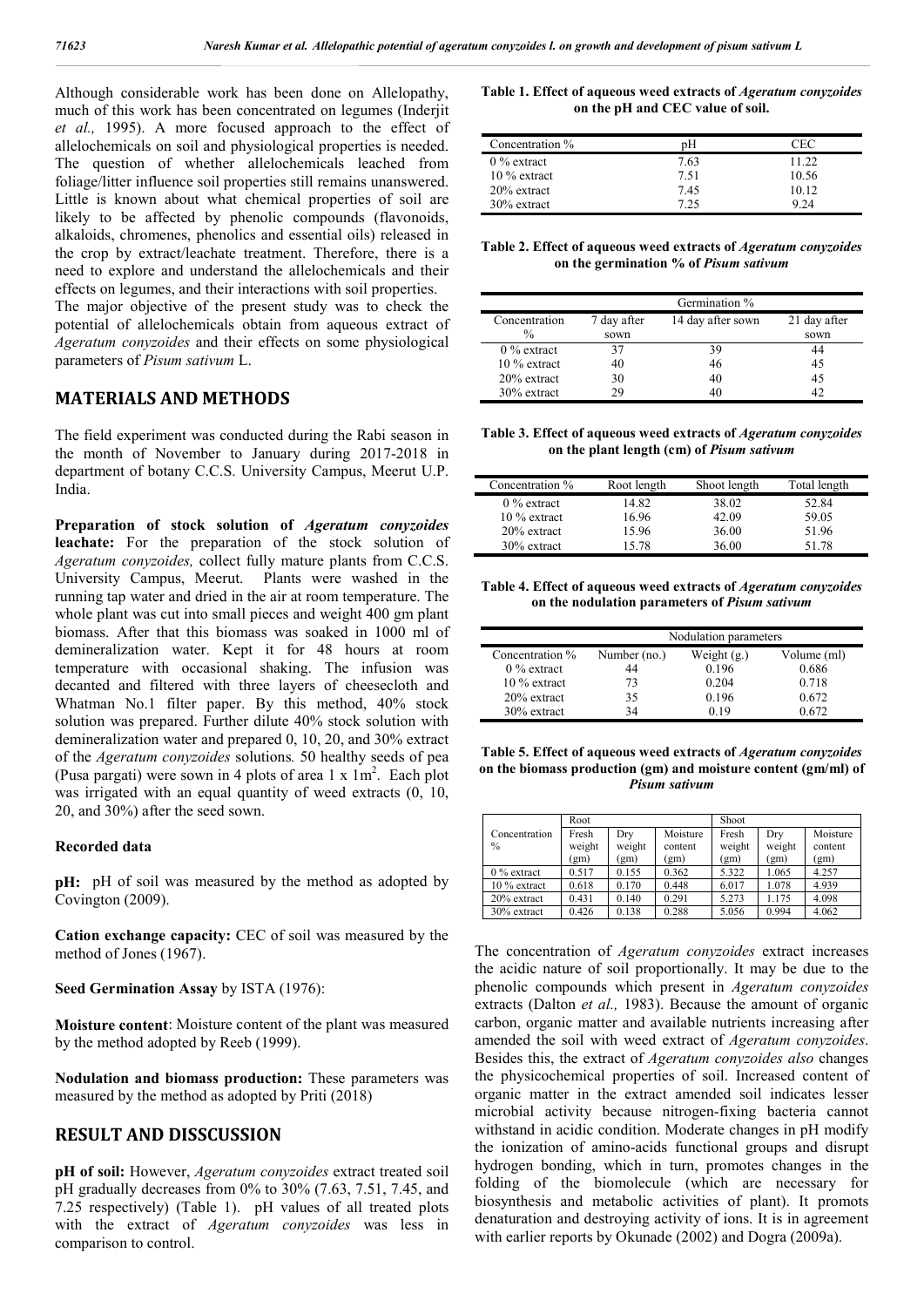**Cation exchange capacity:** The maximum cation exchange capacity of soil was observed in the control (11.22) as compared to all *Ageratum conyzoides* extracts treated plots. As the concentration of the weed extract increased from 10 to 30% the CEC of soil was decreased (10.56-9.24) (Table-1). Being low cation exchange capacity of *Ageratum conyzoides* extracts is the reason for the reduction in CEC values of treated plots. This could be due to the acidic nature of polyphenols or phenolic compounds which are present in the *Ageratum conyzoides* extract. These phenolic compounds cause acidification of soil which in turn causes the loss of base cations and reduces the CEC of soil. Such kind of results was also observed by Mugai *et al*. (2008)

**Germination %:** *Ageratum* plants extract at lower concentration (10%) induced more germination at initial stage (their 7 days of shown) of pea seeds in comparison to control. But at the higher concentrations, the extract reduces the germination % (Table 2). After 14 days, the germination % was found maximum (46) in 10 % extract treated plot in comparison to the 0, 20, and 30 % treated plots respectively. In third observation (after 21 days of sown) the germination % did not show more differences. However, the 30% extract of *Ageratum* treated plots shows minimum germination % (42) in comparisons to all other treated plots included control. Higher contents of allelochemicals present in *Ageratum conyzoides* extracts may be responsible for promoting the germination  $\%$ at an initial stage (7 days). But as the concentration increases the germination % decreases due to the inhibitory effects of the higher amount of allelochemicals like flavonoids, alkaloids, chromenes, phenolics and essential oils present in the whole plant. Several environmental factors such as, soil moisture regime, soil temperature alternate wetting, drying of the soil, soil nitrate level also affect the seed germination % (Reigosa *et al.,* 1999). Such similar kind of results was also observed by Bhatt *et al.* (2001), Oudhia and Tripathi, (2001).

**Plant Lenght:** Shoot and root lengths of pea plant inhibited at higher concentration of *Ageratum conyzoides* plant extract. But in case of 10% extract the root and shoot length was stimulated in pea plant. The highly significant assistance of root and shoot growth of test crop indicated the positive allelopathic effect of *Ageratum Conyzoides* plant extract. There may be the reason, the presence of gallic acids, ferulic acids, and p-coumaric acid assist the legumes plant growth (Li *et al.,* 2010). However, as the concentration of the weed extract increases the height of plant decreases (Table 3). Reduction in plant height may be due to the imbalance of water uptake or osmotic pressure of the tissues by the allelochemicals toxicity of the extracts (Blum *et al.,* 1999). Similar kind of results was also observed by Natarajan *et al.* (2014).

**Nodulation:** All the nodule attributes (number, weight, and volume of the nodules) was found maximum at 10% *Ageratum conyzoides* leachate treated plots in comparison to remaining other treated plots and over the control. However, 20 and 30% *Ageratum conyzoides* extract treated plots have the almost same values of nodulation parameters. Howeve, both of the treated plots shows minimum values (Table 4) over the control and 10% extract treated plots. Nodulation was significantly inhibited in *Ageratum conyzoides* extracts amended soils at higher concentrations. It is, however, difficult to say whether the failure of nodulation is due to lack of root hair formation or inhibition of the activity of bacteria responsible for nodulation. *Ageratum conyzoides* has various chemical compounds such as

coumaric acid, gallic acid, ferulic acid, hydroxybenzoic acid, anisic acid and syringic acid. Their presence in different parts of weed may be responsible for an inhibitory effect on the test plants. All these results show that the *Ageratum conyzoides* exert an inhibitory effect on nodulation of the plant through the release of allelochemicals in soil from its different parts (Laur, 2008). These allelochemicals besides imparting the plant allelopathic property also regulate the biotic communities like Rhizobacteria, nematoad, algae and other microbes of soil and change the physical and chemical properties of soil which ultimately affect the microbial population of soil. The nodulation of plants got affected by the degradation of microbial flora. Similar kinds of result have also been reported by Batish *et al.* (2006).

**Biomass and moisture content of plant:** 10% *Ageratum conyzoides* extract treated plots shows higher biomass and moisture content values in comparison to other remaining treated plots including control (Table 5). As the *Ageratum conyzoides* leachate concentration increases, biomass and moisture content values of plants decreases. The reduction in the biomass production and moisture content may be due to the imbalance of water uptake or osmotic pressure of the tissues. It may be due to the allelochemicals toxicity exhibited by *Ageratum conyzoides* extracts (Drost and Doll, 1980). It shows a direct involvement of the phenolics released by the *Ageratum* conyzoides extracts. These phenolics may also interfere with the process of nutrient uptake and transport (Baziramakenga *et al.,* 1994) or immobilization of the nutrients in the soil (Castells *et al.,* 2005) which reduce the biomass and moisture content of the plants. Based on these observations, the present study concludes that the extract of *Ageratum conyzoides* deleteriously affects the biomass production in pea crop by releasing water-soluble phenolic acids into the soil environment (Blum *et al.,* 1999). Similar kinds of results also observed by the Natarajan, (2014).

### **Conclusion**

Allelopathy plays a key role both in natural and man managed ecosystems. Even though allelopathy concentration decides both negative and positive effects of the other crops plant. Most of the studies seem to be focused only on its deleterious impacts alone. In the present study, the aqueous extracts of *Ageratum conyzoides* at 10% show a positive impact on seed germination % at the initial or later stages of the pea seeds. The lower concentration of the *Ageratum conyzoides* extract also stimulates the growth and nodulation parameters. However, higher % of *Ageratum conyzoides* weed extracts lowers the pH and CEC values of soil. The present results show positive allelopathic effects of *Ageratum conyzoides* at lower concentrations. We can conclude and suggest by the present study that the *Ageratum conyzoides* weed has the potential as a green manure at a lower concentration. But more research work needed to evaluate the potential *of Ageratum conyzoides* as a green manure to enhance the crop productivity.

#### **Acknowledgement**

Authors are highly thankful to the Head of the department of Botany, C.C.S University, campus Meerut, for providing all facilities.

### **Funding Statement:** No funding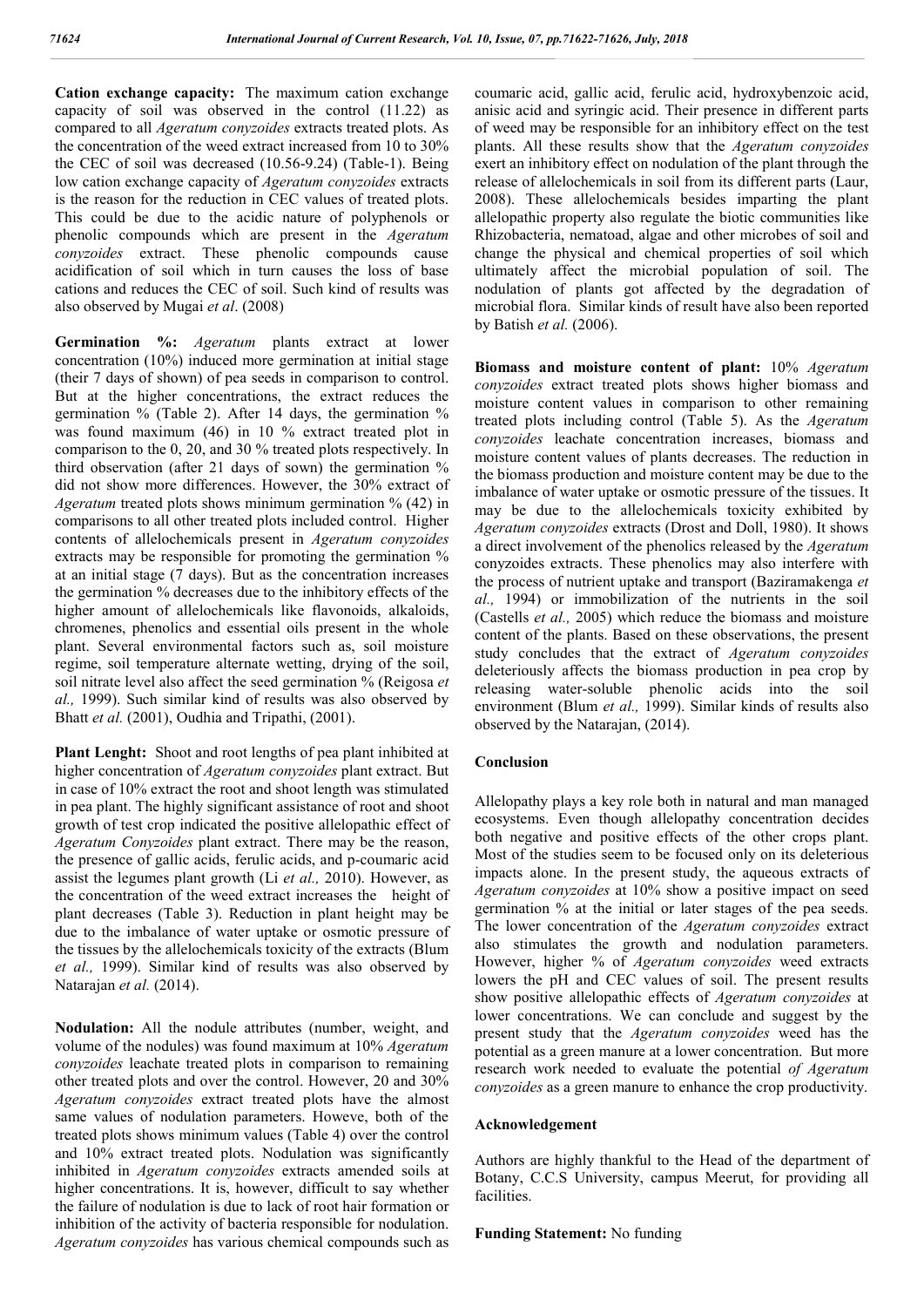## **REFERENCES**

- Batish, D.R., Singh, H.P., Kaur, S., Kohli, R.K. 2006. Phytotoxicity of Ageratum conyzoides towards growth and nodulation of Cicer arietinum. *Agric. Ecosyst. Environ*. 113: 399–401.
- Baziramakenga, R., Simard, R.R., Leroux, G.D. 1994. Effects of benzoic and cinnamic acids on growth, mineral composition, and chlorophyll content of soybean. *J. Chem. Ecol.,* 20: 2821–2833.
- Bhatt, B.P., Tomar, J.M.S. and Misra, L.K. 2001. Allelopathic effects of weeds on germination and growth of legumes and cereal crops of North Eastern Himalayas *Allelopathy Journal* 8: 225-231.
- Blum, U., Shafer, S.R. and Lehman, M.E. 1999. Evidence for inhibitory allelopathic interactions involving phenolic acids in field soils: concepts vs. an experimental model. *Critical Reviews in Plant Sciences*, 18: 673-93.
- Broughton, W.J., Hernandez, G., Blair, M., Beebe, S., Gepts, P. and Vanderleyden, J. 2003. Beans (*Phaseolus* spp.) model food legumes. Plant and soil, 252: 55-128.
- Castells, E., Penuelas, J., Valentine, D.W. 2005. Effects of plant leachates from four boreal understorey species on soil N mineralization, and white Spruce (Picea glauca) germination and seedling growth. *Ann. Bot*. (Lond) 95: 1247–1252.
- Conklin, A.E., Erich, M.S., Liebman, M., Lambert, D., Gallandt, E.R., Halteman, W.A. 2002. Effects of red clover (Trifolium pratense) green manure and compost soil amendments on wild mustard (Brassica kaber) growth and incidence of disease. Plant and Soil, 238: 245-256.
- Covington, A.K., Danish, E.Y. 2009. Measurement of Magnesium Stability Constants of Biologically Relevant Ligands by Simultaneous Use of pH and Ion-Selective Electrodes. J. Solution Chem., 38: 1449–1462.
- Dalton, B.R., Blum, U., Weed, S.B. 1983. Allelopathic substances in ecosystems: effectiveness of sterile soil components in altering recovery of ferulic acid. J Chem. Ecol. 9: 1185–1201.
- Dhital, B., Sharma, G., Khanal, A. 2017. Effect of Nipping at Different Days in Growth and Yield of Field Pea (Pisum Sativum) in Mid Hills of Nepal. Adv. *Plants Agric. Res*. 7(4): 00266.
- Dilworth, M. J., James E. K., Sprent, J. I., Newton, W. E. (eds.) (2008). Nitrogen-fixing leguminous symbioses. Springer Science + Business Media BV.
- Dogra, K.S., Kohli, R.K. and Sood, S.K. 2009a. An assessment and impact of three invasive species in the Shivalik hills of Himachal Pradesh, India. *International Journal of Biodiversity and Conservation,* 1: 4-10.
- Drost, D.A. and Doll, J.D. 1980. Allelopathic effect of yellow nutsedge (Cyperus esculentus) on corn (zea mays) and soyabeans (Glycine max). Weed 117 Science, Weed Science Society of America, 28(2).
- Inderjit and Dakshini, K.M.M. 1995. Allelopathic potential of an annual weed, Polypogon monspeliensis, in crops in India. Plant and Soil, 173: 251-257.
- Inderjit, Dakshini, K.M.M., Einhellig, FA. (eds.) 1995. Allelopathy: Organisms, processes and applications, ACS Symposium Series 582. Washington, DC: American Chemical Society, 389.
- Inderjit., Dakshini, K.M.M. 1999. Allelopathy: One component in a multi-faceted approach to ecology, in: Inderjit, Dakshini K., Foy C.L. (Eds.), Principles and

Practices in Plant Ecology: Allelochemical Interactions, CRC Press, Boca Raton, FL, USA, 3–4.

- International Seed Testing Association 1966.International Rules for Seed Testing. Proceedings of the International Seed Testing Association. 31: 1-152.
- Jones, R.M. 1967. Scald reclamation studies in the Hay district, N.S.W. Part III Natural reclamation of scalds. J.Soil conserve.N.S.W., 22:147-160.
- Kamboj, A. and Ajay, K.S. 2008. Ageratum conyzoides L.: A review on its phytochemical and pharmacological profile. International Journal of Green Pharmacy, 2: 59-68.
- Kropff and walter 2000. EWRS and the challenges for weed research at the start of new millennium. Weed Research, 40: 7-10.
- Laur, S. 2008. Allelopathic impact of Ageratum conyzoides L. towards some crop and weed plants. PhD thesis in botany, Aligarh Muslim University Aligarh Uttar Pradesh India.
- Li, Z.H., Wang, Q., Ruan, X., Pan, C.D. and Jiang, D.A. 2010. Phenolics and Plant Allelopathy. Molecules, 15: 8933– 8952.
- Makasheva, R.K. 1983. The Pea. Oxonian Press Pvt. Ltd., New Delhi, India, 267.
- Messiaen, C.M. 1994. The tropical vegetable garden. Principles for improvement and increased production, with applications to the main vegetable types. London, UK, Macmillan, 258-364.
- Mugai, E.N., Agong, S.G., Matsumoto, H. 2008. The effect of liming an acid nitisol with either calcite or dolomite on two common bean (Phaseolus vulgaris L.) varieties differing in aluminium tolerance. Journal of Agriculture science and technology (JAGST), 10(2): 9-34.
- Narwal, S.S., Sarmah, M.K., Tamak, J.C. 1998. Allelopathic strategies for weed management in the rice wheat rotation in Northwestern India. In: Olofsdotter M ed Allelopathy in rice. Proceedings of the Workshopon Allelopathy in Rice, 2527 November 1996. Manilla, IRRI Press, 117-131.
- Natarajan, A. and Elavazhagan, P. 2014. Allelopathic Influence of Trianthema portulacastrumL. On Growth and Developmental Responses of Sesame (Sesamum indicumL.). International Journal of Current Biotechnology,  $2(3)$ :  $1 - 5$ .
- Okunade, A.L. 2002. Ageratum conyzoides L. (Asteraceae).Fitoterapia, 73: 1–16.
- Oudhia, P. and Tripathi, R.S. 2001. Allelopathic effects of Ageratum conyzoides and Calotropis glgantea on germination and seedling vigour of rice. Agric, Sci. Digest, 21(1): 69-70.
- Rajpoot, P., Kumar, K., Asma, Kumar, A. 2018. Impact of ammonium sulphate on some physiological growth characteristics of lentil and soil parameters. International journal of creative research thoughts (ijcrt), 6(2): 453-457.
- Reeb, J.E., Milota, M.R., 1999. Moisture content by the ovendry method for industrial testing. Proceedings from the Western Dry Kiln Association Meeting. Portland.
- Reigosa, M.J., Souto, X.C. and Gonzalez, L. 1999. Effect of phenolic compounds on the germination of six weeds species. Plant Growth Regul, 28: 83–88.
- Shabana, N., Husain, S.I., Nisar, S. 1991. Allelopathic effects of some plants on the larval emergence of Meloidogyne incognita. J. Indian Appl. Pure Biol., 5: 129–130.
- Shrestha, R., Neupane, R.K., Adhikari, N.P. 2011. Status and Future Prospects of Pulses in Nepal. National Agriculture Research: 3-28.